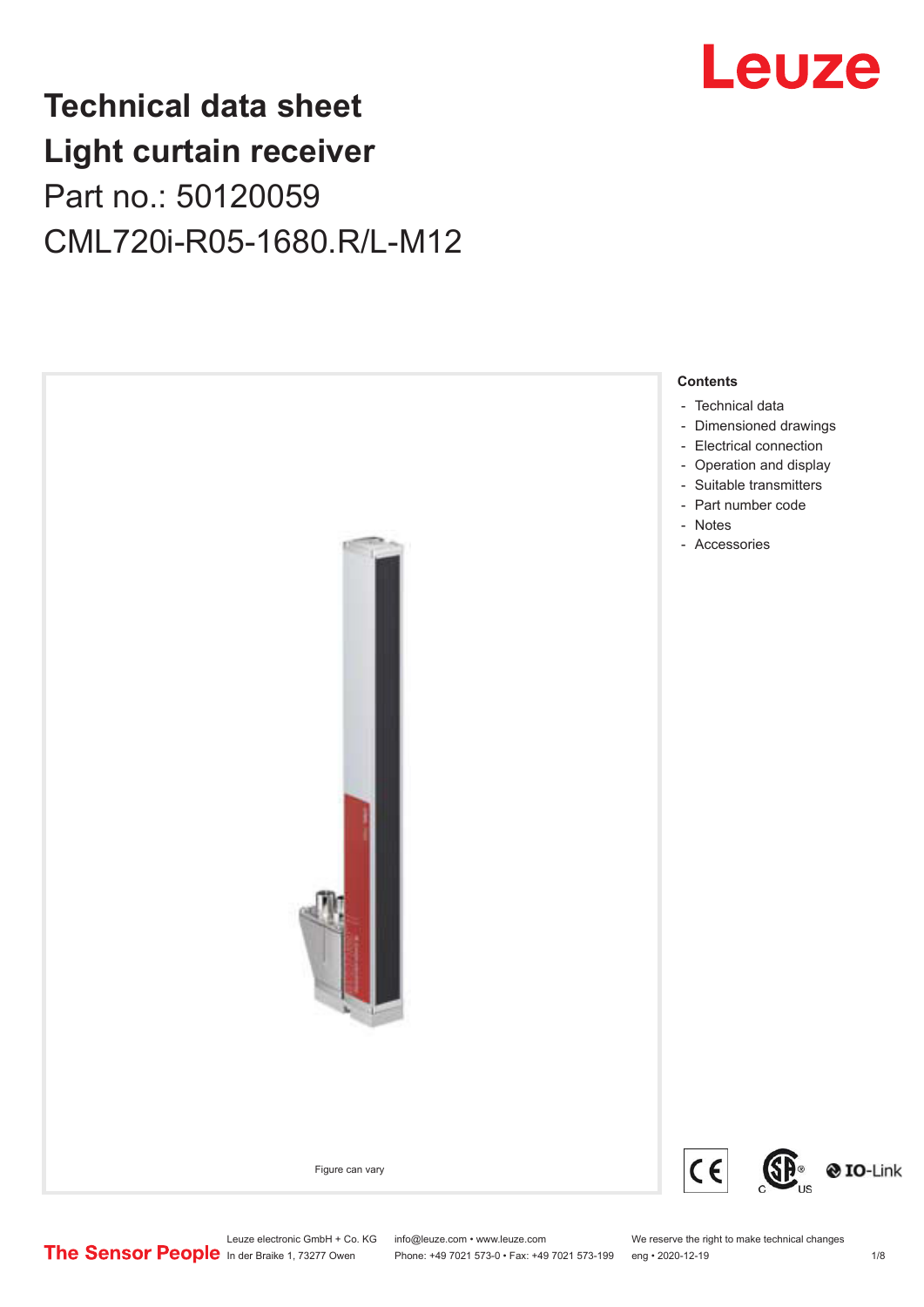### <span id="page-1-0"></span>**Technical data**

# Leuze

|                        | Basic data                                     |                                            |
|------------------------|------------------------------------------------|--------------------------------------------|
|                        | <b>Series</b>                                  | 720                                        |
|                        | <b>Operating principle</b>                     | Throughbeam principle                      |
|                        | Device type                                    | Receiver                                   |
|                        | <b>Contains</b>                                | Accessories for the use of the BT-2R1      |
| Application            |                                                | Object measurement                         |
|                        |                                                |                                            |
|                        | <b>Special version</b>                         |                                            |
|                        | <b>Special version</b>                         | Crossed-beam scanning                      |
|                        |                                                | Diagonal-beam scanning                     |
|                        |                                                | Parallel-beam scanning                     |
|                        |                                                |                                            |
|                        | <b>Optical data</b>                            |                                            |
|                        | <b>Operating range</b>                         | Guaranteed operating range                 |
|                        | <b>Operating range</b>                         | 0.13.5m                                    |
|                        | <b>Operating range limit</b>                   | Typical operating range                    |
|                        | <b>Operating range limit</b>                   | 0.14.5m                                    |
|                        | <b>Measurement field length</b>                | 1,680 mm                                   |
|                        | <b>Number of beams</b>                         | 336 Piece(s)                               |
|                        | Beam spacing                                   | 5 <sub>mm</sub>                            |
|                        | <b>Measurement data</b>                        |                                            |
|                        |                                                |                                            |
|                        | Minimum object diameter                        | $10 \text{ mm}$                            |
|                        | <b>Electrical data</b>                         |                                            |
|                        |                                                |                                            |
|                        | <b>Protective circuit</b>                      | Polarity reversal protection               |
|                        |                                                | Short circuit protected                    |
|                        |                                                | <b>Transient protection</b>                |
|                        | Performance data                               |                                            |
|                        | Supply voltage $U_{\rm B}$                     | 18  30 V, DC                               |
|                        | <b>Residual ripple</b>                         | 0  15 %, From $U_{\rm B}$                  |
|                        | <b>Open-circuit current</b>                    | 0  350 mA, The specified values refer      |
|                        |                                                | to the entire package consisting of trans- |
|                        |                                                | mitter and receiver.                       |
|                        | Inputs/outputs selectable                      |                                            |
|                        | Output current, max.                           | 100 mA                                     |
|                        | Input resistance                               | $6,000 \Omega$                             |
|                        | Number of inputs/outputs selectable 4 Piece(s) |                                            |
|                        | <b>Type</b>                                    | Inputs/outputs selectable                  |
|                        | Voltage type, outputs                          | DC                                         |
|                        | Switching voltage, outputs                     | Typ. $U_B / 0 V$                           |
|                        | Voltage type, inputs                           | DC                                         |
|                        | Switching voltage, inputs                      | high: $\geq 6V$                            |
|                        |                                                | $low: \leq 4V$                             |
|                        |                                                |                                            |
|                        | Input/output 1                                 |                                            |
|                        | Activation/disable delay                       | 01ms                                       |
| <b>Timing</b>          |                                                |                                            |
|                        |                                                |                                            |
|                        | <b>Readiness delay</b>                         | 400 ms                                     |
|                        | <b>Cycle time</b>                              | 10.48 ms                                   |
| Response time per beam |                                                | $30 \mu s$                                 |
|                        | <b>Interface</b>                               |                                            |
|                        |                                                | IO-Link                                    |
|                        | Type                                           |                                            |

| <b>IO-Link</b>                 |                              |
|--------------------------------|------------------------------|
| <b>COM</b> mode                | COM <sub>2</sub>             |
| <b>Specification</b>           | V1.0.1                       |
|                                | V1.1                         |
| Min. cycle time                | $COM2 = 2.3$ ms              |
| <b>Service interface</b>       |                              |
| Type                           | IO-Link                      |
| <b>IO-Link</b>                 |                              |
| <b>Function</b>                | Configuration via software   |
|                                | Service                      |
|                                |                              |
| <b>Connection</b>              |                              |
| <b>Number of connections</b>   | 2 Piece(s)                   |
| <b>Plug outlet</b>             | Rear side                    |
| <b>Connection 1</b>            |                              |
| <b>Function</b>                | Configuration interface      |
|                                | Signal IN                    |
|                                | Signal OUT                   |
|                                | Voltage supply               |
| Type of connection             | Connector                    |
| <b>Thread size</b>             | M12                          |
| Type                           | Male                         |
| <b>Material</b>                | Metal                        |
| No. of pins                    | 8-pin                        |
| Encoding                       | A-coded                      |
|                                |                              |
| <b>Connection 2</b>            |                              |
| <b>Function</b>                | Connection to transmitter    |
| <b>Type of connection</b>      | Connector                    |
| <b>Thread size</b>             | M <sub>12</sub>              |
| Type                           | Female                       |
| <b>Material</b>                | Metal                        |
| No. of pins                    | 5 -pin                       |
| Encoding                       | A-coded                      |
|                                |                              |
| <b>Mechanical data</b>         |                              |
| Design                         | Cubic                        |
| Dimension (W x H x L)          | 29 mm x 35.4 mm x 1,703 mm   |
| <b>Housing material</b>        | Metal                        |
| <b>Metal housing</b>           | Aluminum                     |
| Lens cover material            | Plastic                      |
| Net weight                     | 1,850q                       |
| <b>Housing color</b>           | Silver                       |
| <b>Type of fastening</b>       | Groove mounting              |
|                                | Via optional mounting device |
| <b>Operation and display</b>   |                              |
|                                | LED                          |
| Type of display                |                              |
|                                | OLED display                 |
| <b>Number of LEDs</b>          | 2 Piece(s)                   |
| Type of configuration          | Software                     |
|                                | Teach-in                     |
| <b>Environmental data</b>      |                              |
| Ambient temperature, operation | $-3060 °C$                   |
| Ambient temperature, storage   | -40  70 °C                   |
|                                |                              |
|                                |                              |
|                                |                              |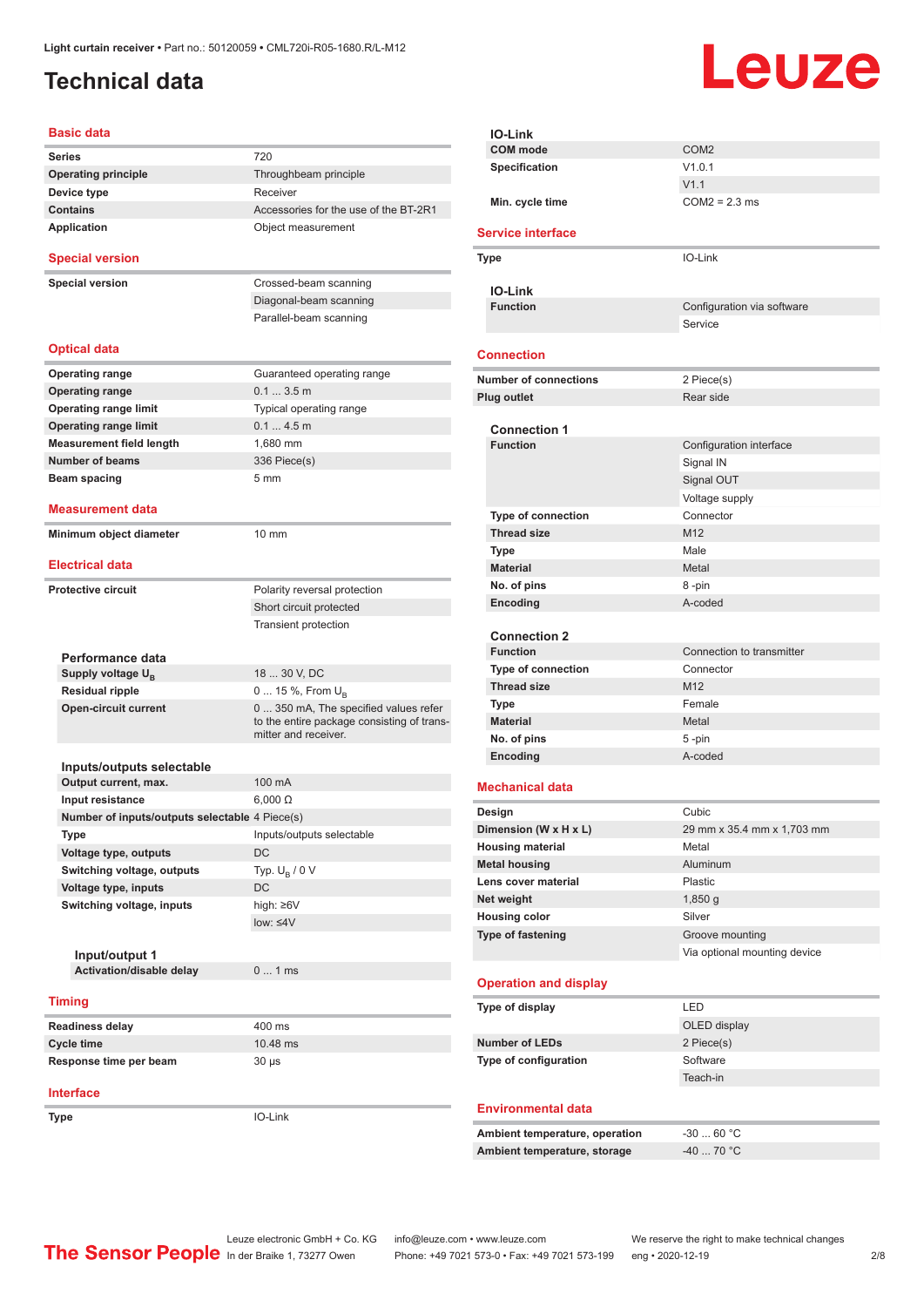## **Technical data**

## Leuze

#### **Certifications**

| Degree of protection     | IP 65         |
|--------------------------|---------------|
| <b>Protection class</b>  | Ш             |
| <b>Certifications</b>    | c CSA US      |
| <b>Standards applied</b> | IEC 60947-5-2 |
|                          |               |

#### **Classification**

| <b>Customs tariff number</b> | 90314990 |
|------------------------------|----------|
| eCl@ss 5.1.4                 | 27270910 |
| eCl@ss 8.0                   | 27270910 |
| eCl@ss 9.0                   | 27270910 |
| eCl@ss 10.0                  | 27270910 |
| eCl@ss 11.0                  | 27270910 |
| <b>ETIM 5.0</b>              | EC002549 |
| <b>ETIM 6.0</b>              | EC002549 |
| <b>ETIM 7.0</b>              | EC002549 |
|                              |          |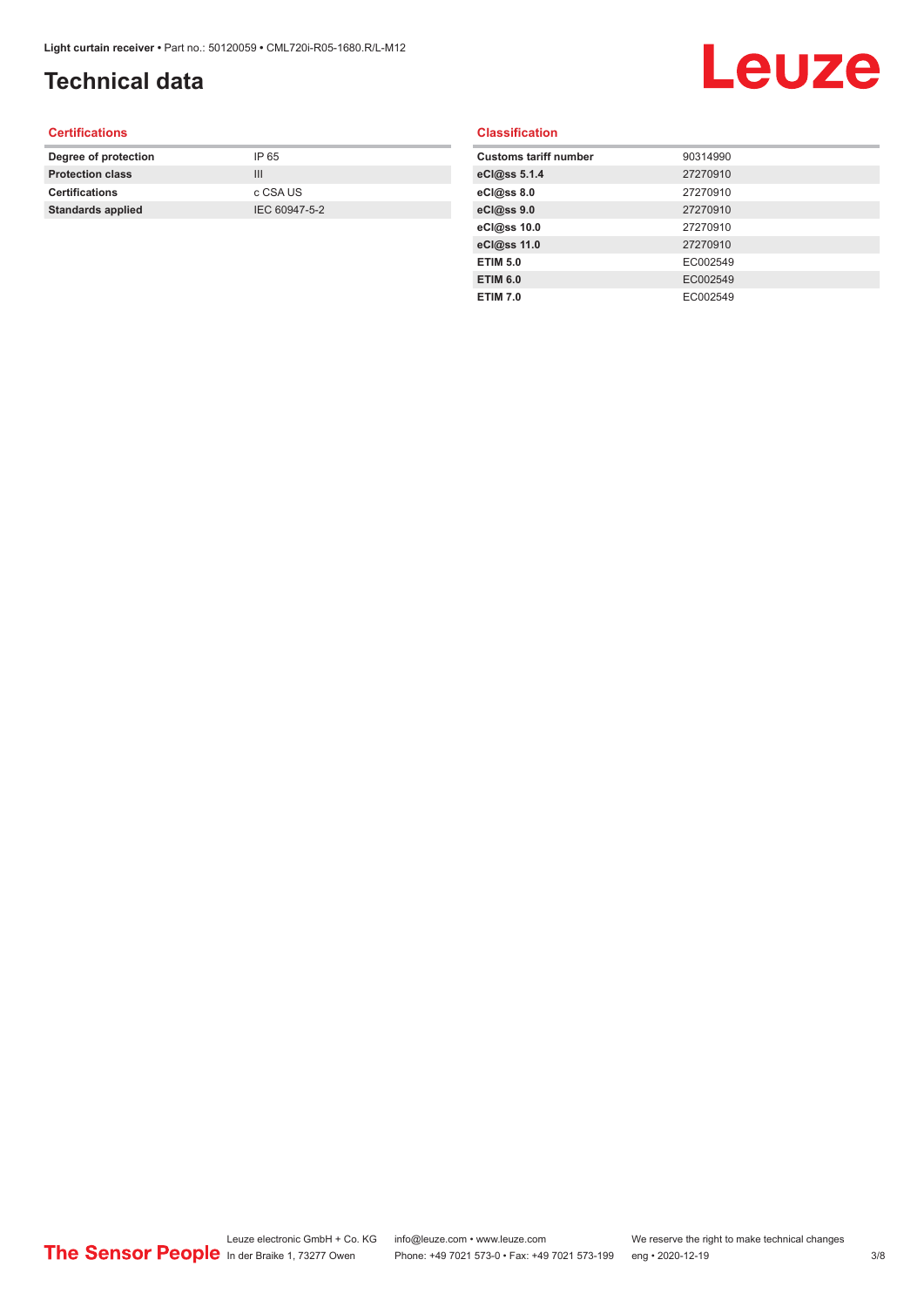#### <span id="page-3-0"></span>**Dimensioned drawings**

All dimensions in millimeters



- A Beam spacing 5 mm
- B Measurement field length 1680 mm
- F M6 thread G Fastening groove
- 
- T Transmitter R Receiver
	- Y 2.5 mm

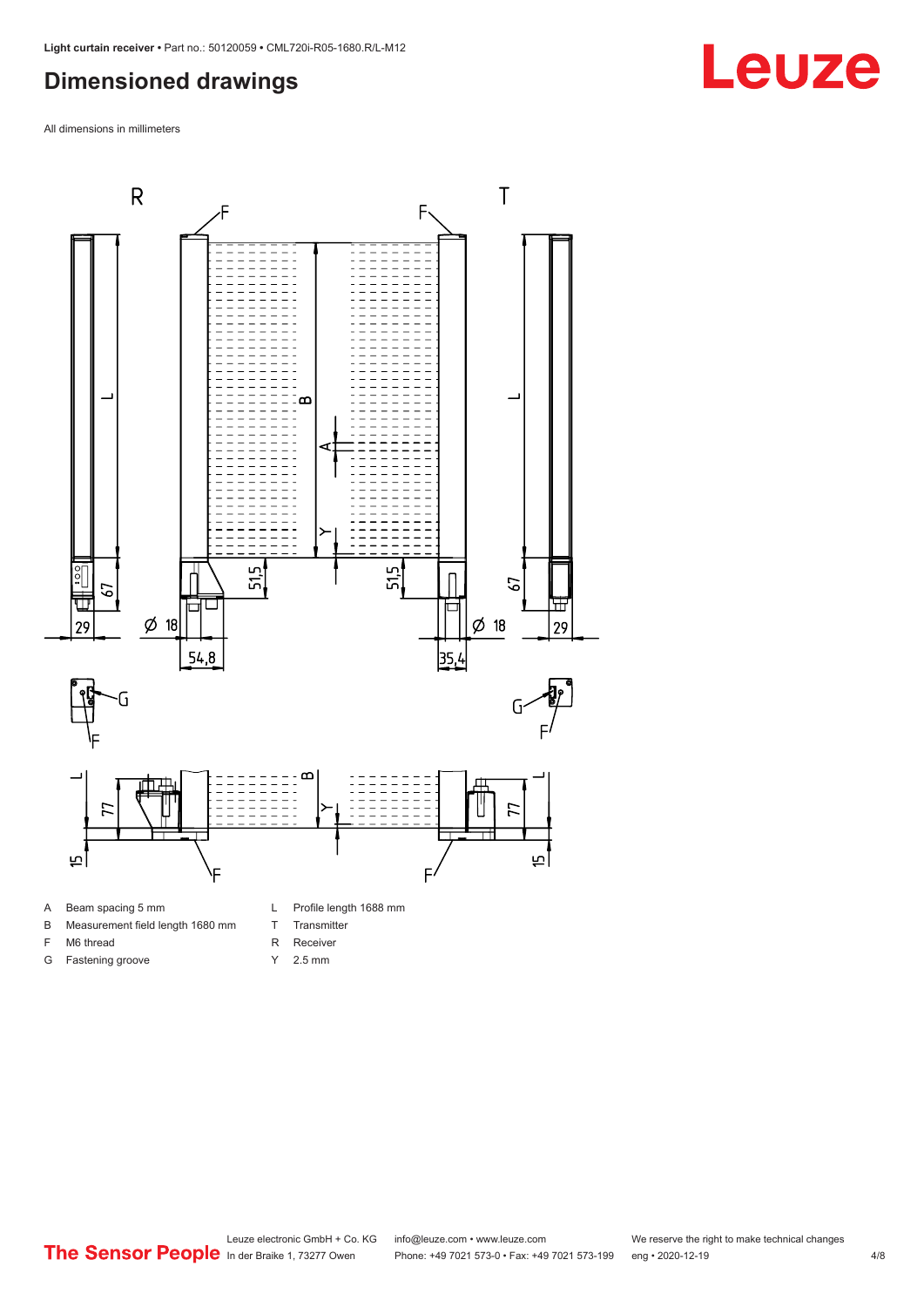### <span id="page-4-0"></span>**Dimensioned drawings**





A PWR / SW IN / OUT

### **Electrical connection**

**Connection 1**

| <b>Function</b>    | Configuration interface |
|--------------------|-------------------------|
|                    | Signal IN               |
|                    | Signal OUT              |
|                    | Voltage supply          |
| Type of connection | Connector               |
| <b>Thread size</b> | M12                     |
| <b>Type</b>        | Male                    |
| <b>Material</b>    | Metal                   |
| No. of pins        | 8-pin                   |
| Encoding           | A-coded                 |

#### **Pin Pin assignment**

|                | $V +$           |
|----------------|-----------------|
| $\overline{2}$ | IO <sub>1</sub> |
| 3              | GND             |
| $\overline{4}$ | IO-Link         |
| 5              | IO2             |
| 6              | IO3             |
|                | IO <sub>4</sub> |
| 8              | <b>GND</b>      |



#### **Connection 2**

| <b>Function</b>    | Connection to transmitter |
|--------------------|---------------------------|
| Type of connection | Connector                 |
| <b>Thread size</b> | M <sub>12</sub>           |
| <b>Type</b>        | Female                    |
| <b>Material</b>    | Metal                     |
| No. of pins        | $5$ -pin                  |
| Encoding           | A-coded                   |

#### **Pin Pin assignment**

|   | <b>FE/SHIELD</b> |
|---|------------------|
| 2 | $V +$            |
| 3 | <b>GND</b>       |
| 4 | RS 485 Tx+       |
| 5 | RS 485 Tx-       |

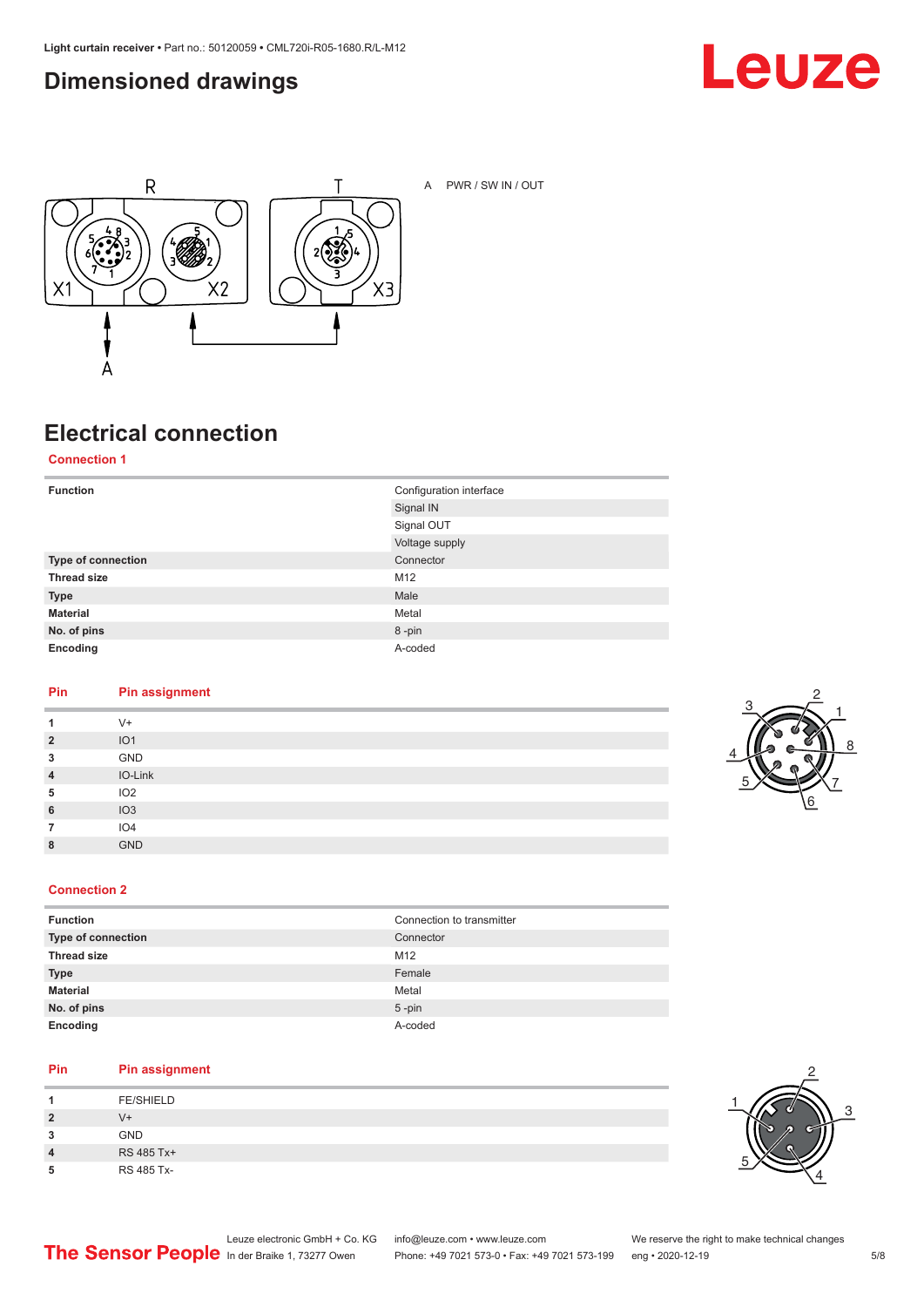### <span id="page-5-0"></span>**Operation and display**

| <b>LED</b>     | <b>Display</b>           | <b>Meaning</b>                         |
|----------------|--------------------------|----------------------------------------|
|                | Green, continuous light  | Operational readiness                  |
|                | Green, flashing          | Teach / error                          |
| $\overline{2}$ | Yellow, continuous light | Light path free, with function reserve |
|                | Yellow, flashing         | No function reserve                    |
|                | Off                      | Object detected                        |

### **Suitable transmitters**

| Part no. | <b>Designation</b>         | <b>Article</b>               | <b>Description</b>                                                          |
|----------|----------------------------|------------------------------|-----------------------------------------------------------------------------|
| 50119469 | CML720i-T05-<br>1680.R-M12 | Light curtain<br>transmitter | Operating range: 0.1  3.5 m<br>Connection: Connector, M12, Rear side, 5-pin |

#### **Part number code**

Part designation: **CML7XXi-YZZ-AAAA.BCCCDDD-EEEFFF**

| <b>CML</b>    | <b>Operating principle</b><br>Measuring light curtain                                                                                     |
|---------------|-------------------------------------------------------------------------------------------------------------------------------------------|
| 7XXi          | <b>Series</b><br>720i: 720i series<br>730i: 730i series                                                                                   |
| Υ             | Device type<br>T: transmitter<br>R: receiver                                                                                              |
| <b>ZZ</b>     | <b>Beam spacing</b><br>$05:5$ mm<br>10:10 mm<br>20:20 mm<br>40:40 mm                                                                      |
| <b>AAAA</b>   | Measurement field length [mm], dependent on beam spacing                                                                                  |
| в             | Equipment<br>A: connector outlet, axial<br>R: rear connector outlet                                                                       |
| CCC           | Interface<br>L: IO-Link<br>/CN: CANopen<br>/PB: PROFIBUS<br>/PN: PROFINET<br>/CV: Analog current and voltage output<br>/D3: RS 485 Modbus |
| <b>DDD</b>    | <b>Special equipment</b><br>-PS: Power Setting                                                                                            |
| EEE           | <b>Electrical connection</b><br>M12: M12 connector                                                                                        |
| <b>FFF</b>    | -EX: Explosion protection                                                                                                                 |
|               | <b>Note</b>                                                                                                                               |
| $\frac{1}{2}$ | $\&$ A list with all available device types can be found on the Leuze website at www.leuze.com.                                           |

**Leuze**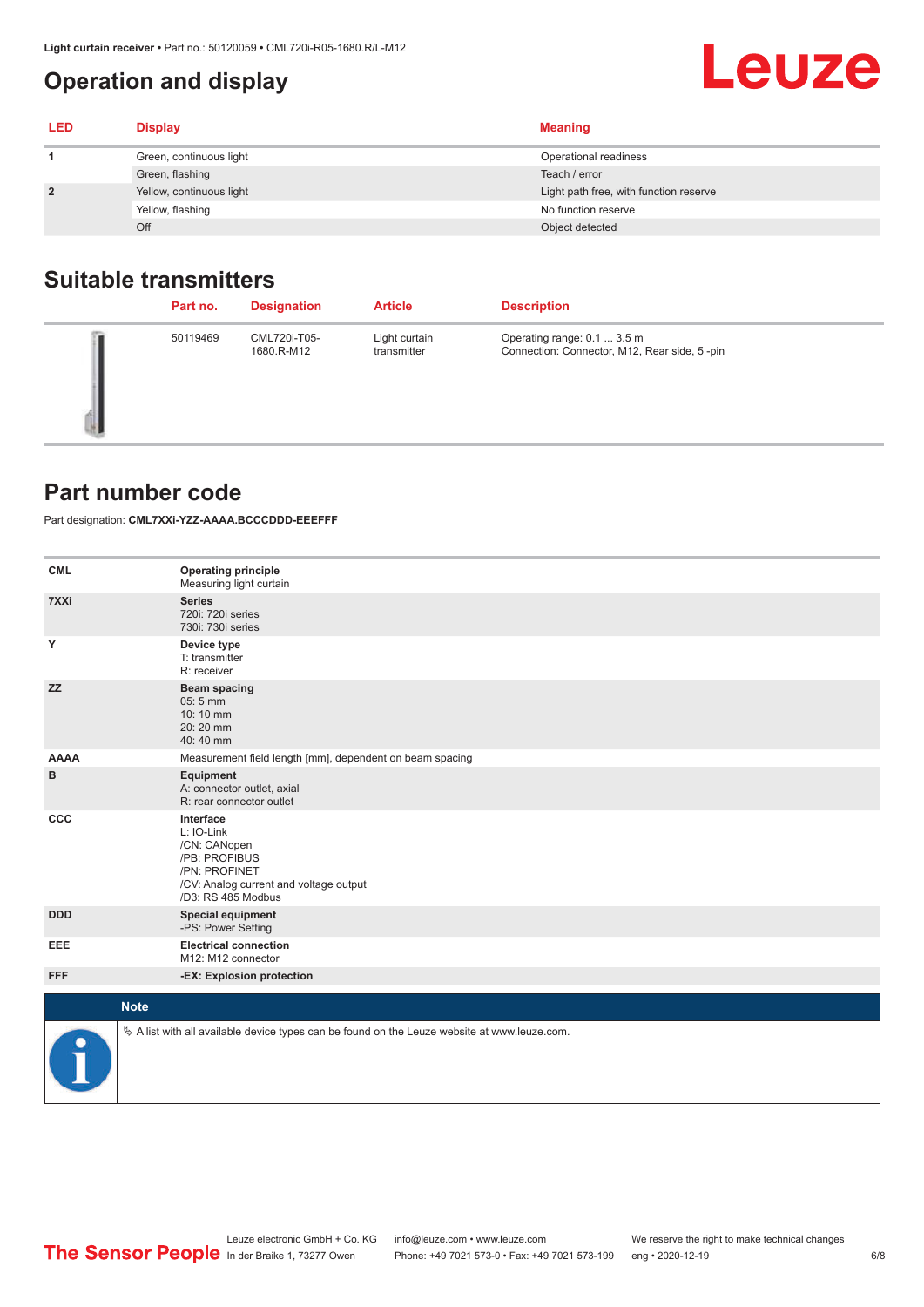#### <span id="page-6-0"></span>**Notes**



#### **Observe intended use!**

 $\%$  This product is not a safety sensor and is not intended as personnel protection.

 $\%$  The product may only be put into operation by competent persons.

 $\%$  Only use the product in accordance with its intended use.

| <b>For UL applications:</b>                                                                                                                                                     |
|---------------------------------------------------------------------------------------------------------------------------------------------------------------------------------|
| $\%$ For UL applications, use is only permitted in Class 2 circuits in accordance with the NEC (National Electric Code).                                                        |
| These proximity switches shall be used with UL Listed Cable assemblies rated 30V, 0.5A min, in the field installation, or equivalent (categories: CYJV/<br>CYJV7 or PVVA/PVVA7) |

#### **Accessories**

#### Connection technology - Connection cables

|   | Part no. | <b>Designation</b> | <b>Article</b>   | <b>Description</b>                                                                                                                                          |
|---|----------|--------------------|------------------|-------------------------------------------------------------------------------------------------------------------------------------------------------------|
| ₿ | 50135128 | KD S-M12-8A-P1-050 | Connection cable | Connection 1: Connector, M12, Axial, Female, A-coded, 8-pin<br>Connection 2: Open end<br>Shielded: Yes<br>Cable length: 5,000 mm<br>Sheathing material: PUR |

#### Connection technology - Interconnection cables

|   |                           | Part no. | <b>Designation</b>                     | <b>Article</b>        | <b>Description</b>                                                                                                                                                                                                                                    |
|---|---------------------------|----------|----------------------------------------|-----------------------|-------------------------------------------------------------------------------------------------------------------------------------------------------------------------------------------------------------------------------------------------------|
| ▤ | $\left(\cdot\right)$<br>Þ | 50129781 | <b>KDS DN-M12-5A-</b><br>M12-5A-P3-050 | Interconnection cable | Suitable for interface: IO-Link, DeviceNet, CANopen<br>Connection 1: Connector, M12, Axial, Female, A-coded, 5-pin<br>Connection 2: Connector, M12, Axial, Male, A-coded, 5-pin<br>Shielded: Yes<br>Cable length: 5,000 mm<br>Sheathing material: PUR |

#### Mounting technology - Mounting brackets

|               | Part no. | <b>Designation</b> | <b>Article</b>      | <b>Description</b>                                                                                                                                                                                                        |
|---------------|----------|--------------------|---------------------|---------------------------------------------------------------------------------------------------------------------------------------------------------------------------------------------------------------------------|
| $\frac{1}{2}$ | 50142900 | BT 700M.5-2SET     | Mounting device set | Design of mounting device: Bracket mounting<br>Fastening, at system: Through-hole mounting, T slotted hole<br>Mounting bracket, at device: Screw type, Sliding block<br>Type of mounting device: Rigid<br>Material: Steel |

Leuze